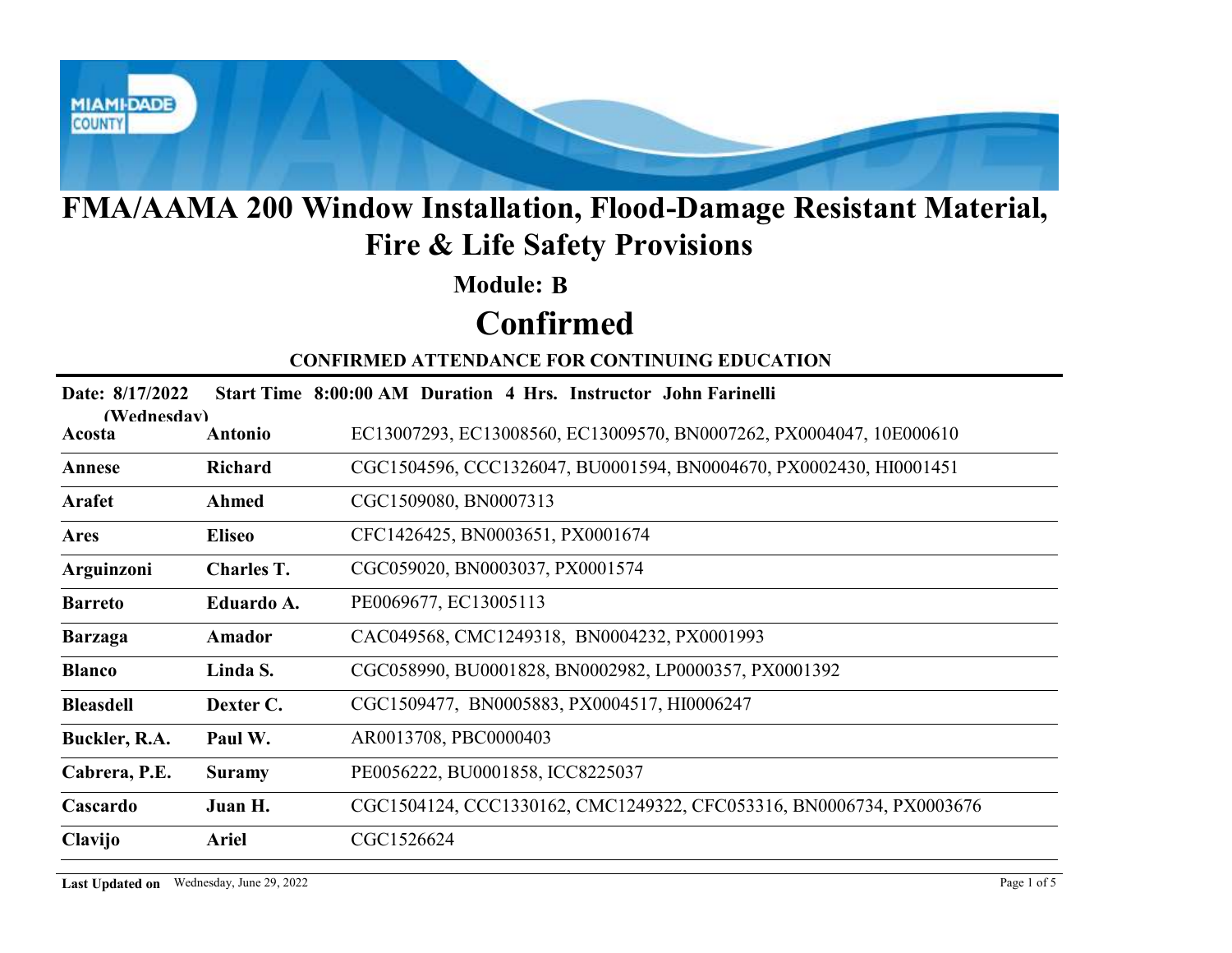

#### Module: B

# Confirmed

| <b>Module: B</b><br><b>Confirmed</b><br><b>CONFIRMED ATTENDANCE FOR CONTINUING EDUCATION</b><br>Date: 8/17/2022<br>Start Time 8:00:00 AM Duration 4 Hrs. Instructor John Farinelli<br>(Wednesdav)<br>CFC048256, BN0006399, PX0003410<br>Conde, Jr.<br>Roberto |  |
|---------------------------------------------------------------------------------------------------------------------------------------------------------------------------------------------------------------------------------------------------------------|--|
|                                                                                                                                                                                                                                                               |  |
|                                                                                                                                                                                                                                                               |  |
|                                                                                                                                                                                                                                                               |  |
|                                                                                                                                                                                                                                                               |  |
|                                                                                                                                                                                                                                                               |  |
| Darrell G.<br>BN0006112, EC0001260, PX0003061<br>De Young                                                                                                                                                                                                     |  |
| AR0093429, BU0001905, BN0006499, PX0003486, CFM US16-09354<br><b>Decker</b><br>Jane L                                                                                                                                                                         |  |
| <b>Del Sol</b><br><b>Daniel</b><br>CCC47137, CGC1507483, PBI0002367                                                                                                                                                                                           |  |
| Carlos E.<br>CCC1329406, CGC1516756, BN0006673, PX0003605, SRI0000146, HI0002023<br>Fernandez                                                                                                                                                                 |  |
| CRC057613, BN0003460, PX0002045, HI0004188, SRI0000110, PBC0000390<br>Andres B.<br>Figueroa                                                                                                                                                                   |  |
| BU0001917, PE0063979<br>Gascon, P.E.<br>Jaime D.                                                                                                                                                                                                              |  |
| CGC008842, BN0002316<br><b>Gibson</b><br>William W.                                                                                                                                                                                                           |  |
| <b>Gillis</b><br>CGC1526102, BN0007448, PX0004512, CCC1332317<br>Kevin A.                                                                                                                                                                                     |  |
| CGC058214, BN0003736, PX0001585<br>Virginia<br>Goizueta                                                                                                                                                                                                       |  |
| CGC060214, BN0003737, PX0002186<br>Gomez<br>Juan A.                                                                                                                                                                                                           |  |
| BU0001984, PE0057461<br>Gomez, P.E.<br>Eric J.                                                                                                                                                                                                                |  |
| PE0058620, CGC059727, CGC1519902, PX0002231<br>Adolfo J.<br>Gonzalez, P.E.                                                                                                                                                                                    |  |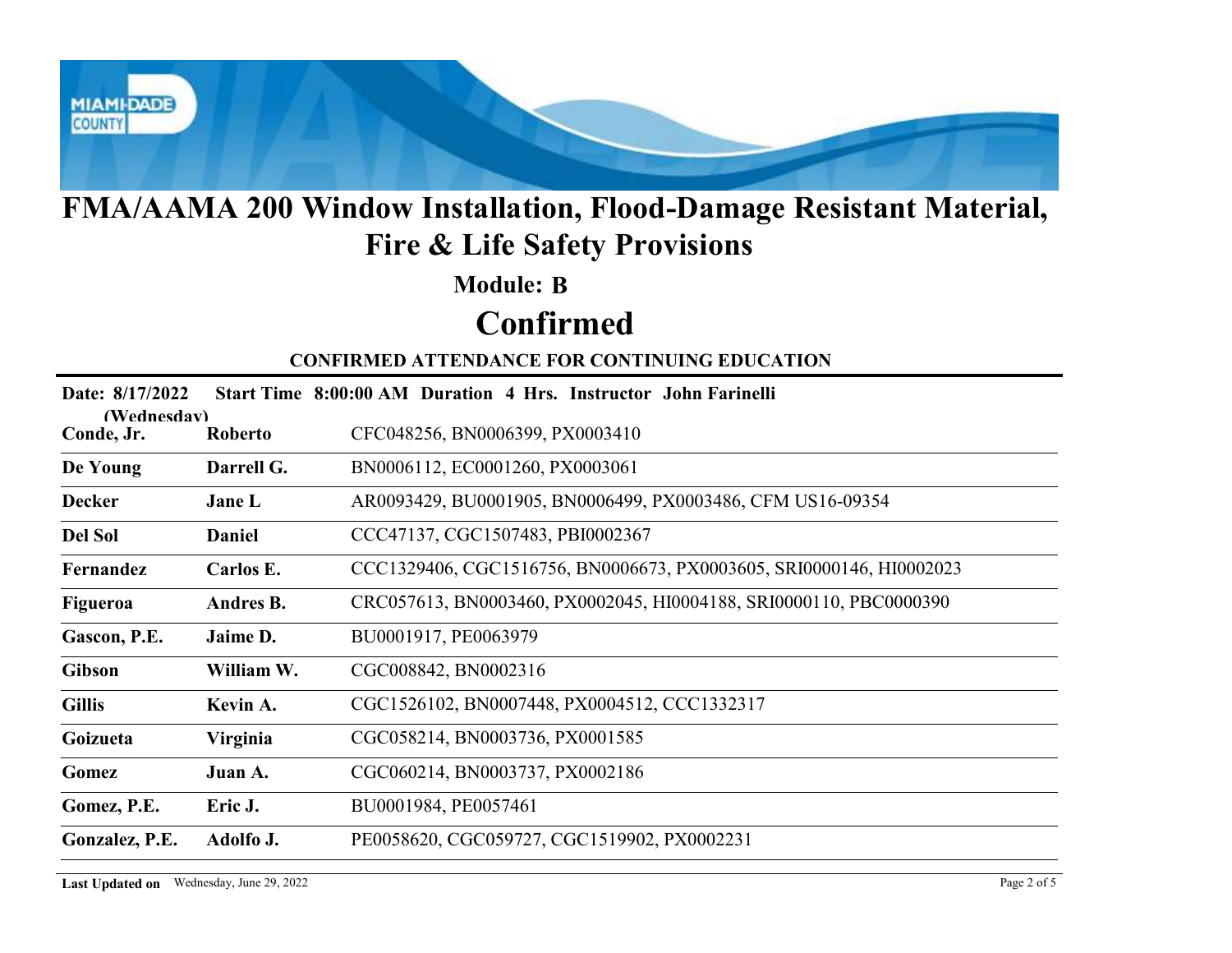

#### Module: B

# Confirmed

| <b>FMA/AAMA 200 Window Installation, Flood-Damage Resistant Material,</b><br><b>Fire &amp; Life Safety Provisions</b> |                 |                                                                      |  |  |  |
|-----------------------------------------------------------------------------------------------------------------------|-----------------|----------------------------------------------------------------------|--|--|--|
|                                                                                                                       |                 | <b>Module: B</b>                                                     |  |  |  |
|                                                                                                                       |                 | <b>Confirmed</b>                                                     |  |  |  |
|                                                                                                                       |                 | <b>CONFIRMED ATTENDANCE FOR CONTINUING EDUCATION</b>                 |  |  |  |
| Date: 8/17/2022                                                                                                       |                 | Start Time 8:00:00 AM Duration 4 Hrs. Instructor John Farinelli      |  |  |  |
| (Wednesdav)<br><b>Guerrero</b>                                                                                        | Gerardo         | BN0000043, PX0001308                                                 |  |  |  |
| Henderson, P.E. Heidi B.                                                                                              |                 | PE0072304                                                            |  |  |  |
| <b>Hill</b>                                                                                                           | <b>James D.</b> | CCC1329484, CGC019357, BN0002562, PX0001348, CFM0511-05900           |  |  |  |
| <b>Kuiper</b>                                                                                                         | Robert L.       | CGC1505071, BN0005195, PX0003704, HI0004990                          |  |  |  |
| Leon                                                                                                                  | <b>Ismael</b>   | CFC054865, PE0040168                                                 |  |  |  |
| Levy                                                                                                                  | Ronald M.       | CFC1427499, CFC1430592, BN0005276, PX0002766                         |  |  |  |
| Mahtabfar                                                                                                             | Ardeshir        | AR0015417, BN0007670, CBC056913                                      |  |  |  |
| Mar                                                                                                                   | Cedric L.       | CGC050724, BN0003090, PX0001512                                      |  |  |  |
| <b>Martin</b>                                                                                                         | <b>Elier</b>    | CCC1330732, CGC1520260, CRC1327502, BN0006549, PX0003727, SRI0000151 |  |  |  |
| <b>Martinez</b>                                                                                                       | <b>Noe</b>      | BU0000560, CGC005677, BN0001015, PX0000442                           |  |  |  |
| McConachie                                                                                                            | Richard L.      | BU0000774, CGC061629, BN0000286, PX0000139, CC0018919                |  |  |  |
| <b>McGuinness</b>                                                                                                     | James P.        | BU0001543, BN0003476, PX0001554, RG291103823                         |  |  |  |
| Mendez                                                                                                                | <b>Javier</b>   | EC13001439, BN0003915, PX0001882, 199419848                          |  |  |  |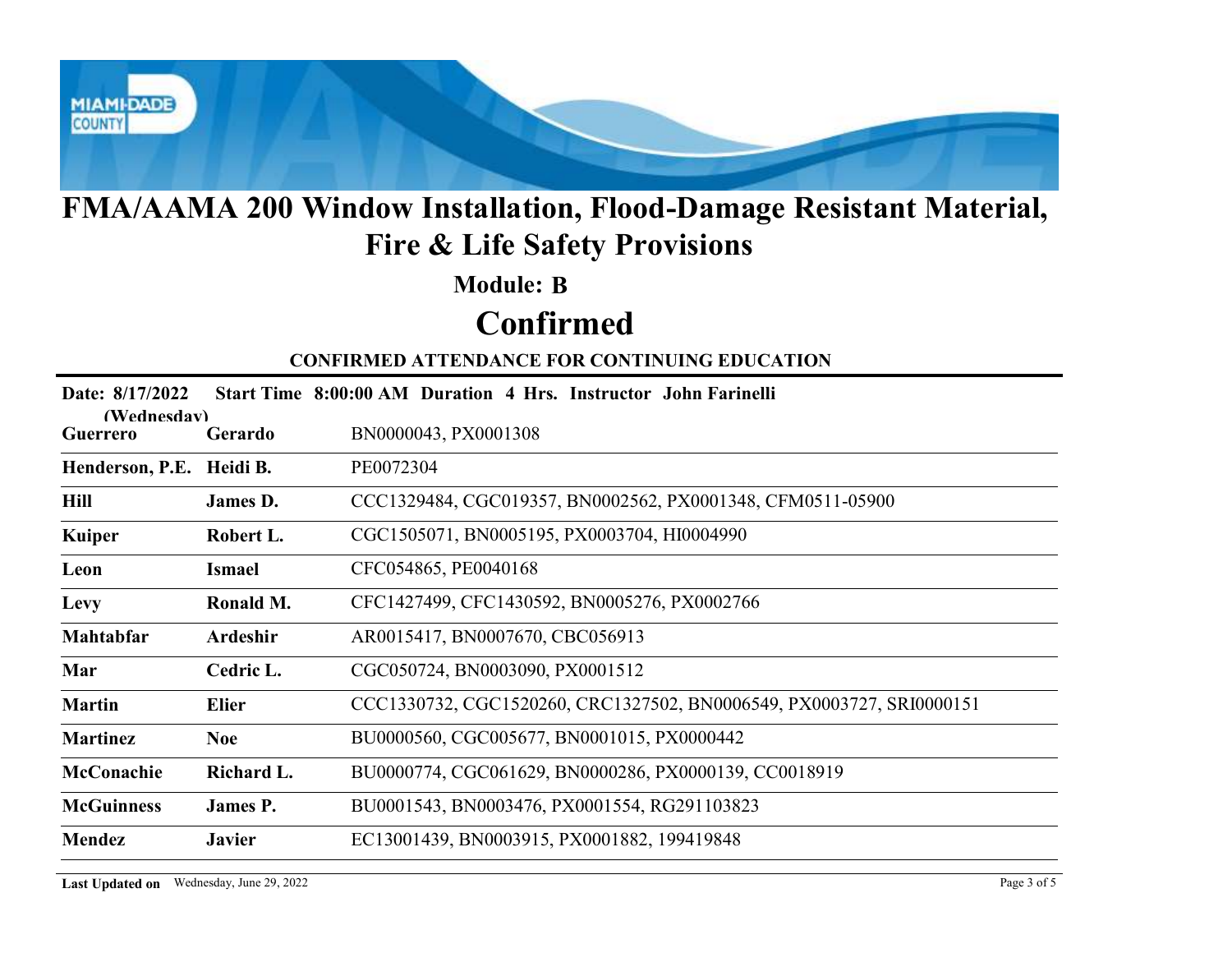

#### Module: B

# Confirmed

| FMA/AAMA 200 Window Installation, Flood-Damage Resistant Material,<br><b>Fire &amp; Life Safety Provisions</b> |                                          |                                                                               |  |  |  |
|----------------------------------------------------------------------------------------------------------------|------------------------------------------|-------------------------------------------------------------------------------|--|--|--|
|                                                                                                                |                                          | <b>Module: B</b>                                                              |  |  |  |
|                                                                                                                |                                          | <b>Confirmed</b>                                                              |  |  |  |
|                                                                                                                |                                          | <b>CONFIRMED ATTENDANCE FOR CONTINUING EDUCATION</b>                          |  |  |  |
| Date: 8/17/2022                                                                                                |                                          | Start Time 8:00:00 AM Duration 4 Hrs. Instructor John Farinelli               |  |  |  |
| (Wednesdav)<br><b>Mesa</b>                                                                                     | <b>Michel</b>                            | BU0001809, CCC1328120, CGC1511337, CFC1430042, BN0005899, PX0003074, SRI00001 |  |  |  |
| Migoya                                                                                                         | Ronald J.                                | AR0017724, CGC1504826, AR00406424                                             |  |  |  |
| Monserrat                                                                                                      | Jorge                                    | SRI0000095, CCC057732                                                         |  |  |  |
| Moreno                                                                                                         | Luis A.                                  | CCC1330278, CGC1518150, BU0001974, BN0006426, PX0003672, SRI0000153           |  |  |  |
| <b>Muniz del Castill Lilibet</b>                                                                               |                                          | CG;C1527380, BN0008155, PX0004560                                             |  |  |  |
| Ozuna                                                                                                          | Jose D.                                  | CGC059406, BU0001679, BN0003484, PX0001475                                    |  |  |  |
| <b>Prieto</b>                                                                                                  | Rosendo E.                               | CGC054030, CCC057342, BU0001526, BN0002888, PX0002817, SRI0000024             |  |  |  |
| Quintana, P.E.                                                                                                 | <b>Osiris</b>                            | PE0040213                                                                     |  |  |  |
| Reczek, P.E.                                                                                                   | Dariusz R.                               | PE0050075, PX0001801                                                          |  |  |  |
| Regalado, R.A.                                                                                                 | Reinaldo                                 | AR0011625                                                                     |  |  |  |
| Reyes, Jr.                                                                                                     | <b>Albert</b>                            | EC0002591, BN0004175, PX0002231                                               |  |  |  |
| Reyes, R.A.                                                                                                    | Matilde E.                               | AR0015984                                                                     |  |  |  |
| <b>Riveron</b>                                                                                                 | <b>Alexis</b>                            | BU0001779, CFC1428203, CPC14457710, CCC1325978, CGC1505963, BN0004914, PX000  |  |  |  |
|                                                                                                                | Last Updated on Wednesday, June 29, 2022 | Page 4 of 5                                                                   |  |  |  |